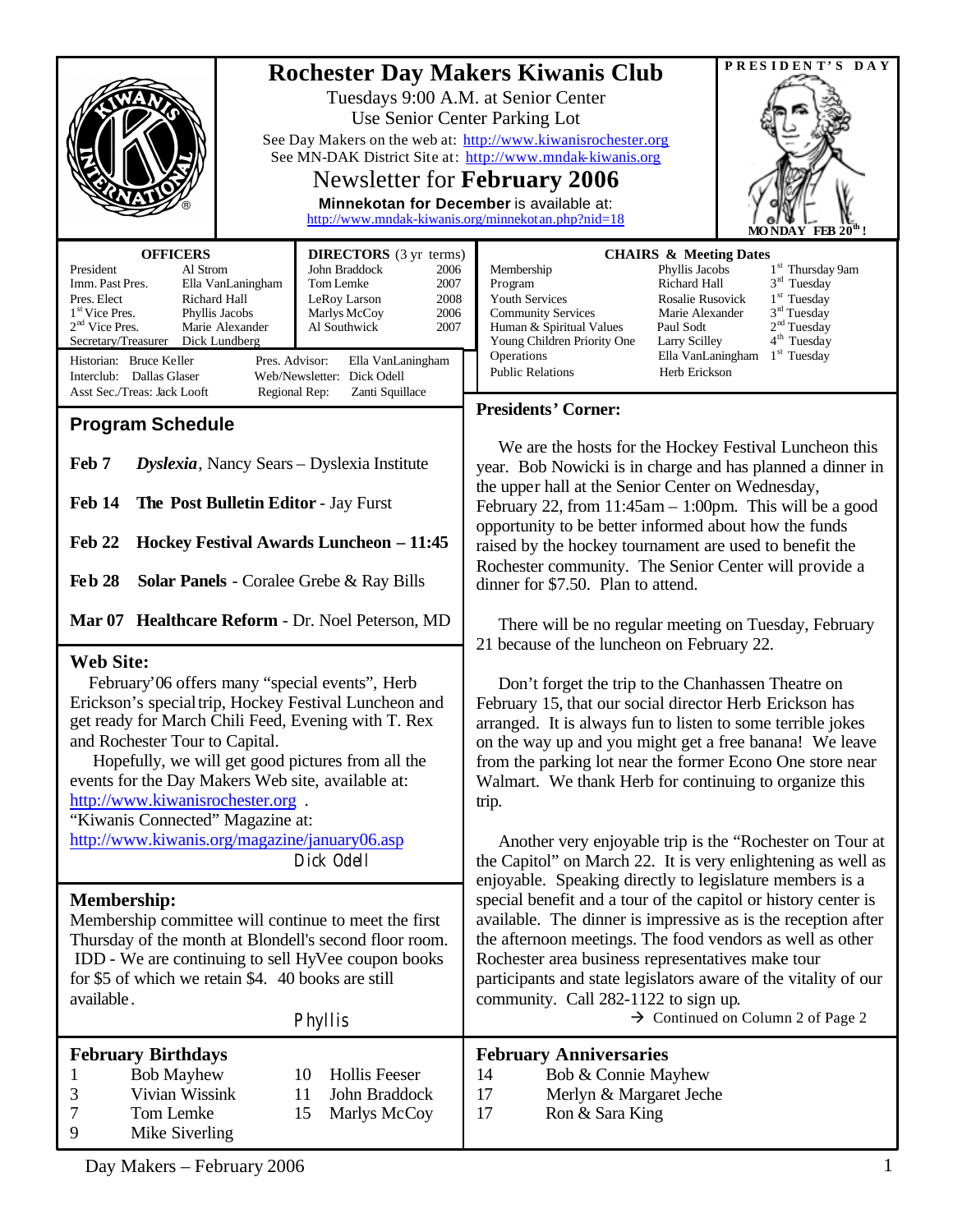| Secretary/Treasurers Report - Jan'06                                                                                                                                                                                                                                                                                                                                                                                                                                                                                                                                                              | Program- Programs are in good shape through March.                                                                                                                                                                                                                                                                                                                                                                                                                                                                                                                                                                                                                                                                |
|---------------------------------------------------------------------------------------------------------------------------------------------------------------------------------------------------------------------------------------------------------------------------------------------------------------------------------------------------------------------------------------------------------------------------------------------------------------------------------------------------------------------------------------------------------------------------------------------------|-------------------------------------------------------------------------------------------------------------------------------------------------------------------------------------------------------------------------------------------------------------------------------------------------------------------------------------------------------------------------------------------------------------------------------------------------------------------------------------------------------------------------------------------------------------------------------------------------------------------------------------------------------------------------------------------------------------------|
| Bank Balance as of 12/31/05: \$15,763.05<br>\$12,595.51<br><b>Administrative Account:</b><br>2,970.54<br>Service Account:<br>\$<br>\$<br>334.60<br>Hockey/YCPO:<br>\$<br>50.75<br><b>Bike Repair:</b><br>\$<br>Chili Feed<br>$-188.35$                                                                                                                                                                                                                                                                                                                                                            | <b>Operations</b> - The Applebee's fund raiser is preferred over<br>the others we considered. We will charge \$5.00 for a<br>breakfast at Applebee's and will keep the full amount.<br>Their chef will oversee with a set menu. We will provide<br>the other man power with possible help from the Century<br>Key Club. It will be 8-10am on a Saturday this spring.<br>The date has not been set.                                                                                                                                                                                                                                                                                                                |
| Day Makers on leave: Marv Anderson, Bill Dunnette,<br>Merlyn Jeche, Ron King, Sara King, Frank Nichols,<br>Rosalie Rusovick<br>October Service Hour Statistics: 1,169 hours by 57<br>members, 75% Participation.<br><b>January 10, 2006 Board Meeting Highlights:</b><br>Approved distributions from our Service Account as<br>follows:                                                                                                                                                                                                                                                           | The next calendar project is being launched.<br><b>Community Service-</b> Chili feed planning is in progress.<br>Youth Services- Terrific Kids is going well. The bike<br>helmet project is being discontinued, but the bike safety<br>program will go on. Our adopted family has received their<br>computer and printer.<br>Richard Lundberg, Secretary/Treasurer                                                                                                                                                                                                                                                                                                                                                |
| \$100<br>Channel One<br>\$500<br>IDD<br>\$100<br><b>Adaptive Floor Hockey</b><br>\$150<br><b>Interfaith Hospitality Network</b><br>\$150<br>Olmsted Co. History Center<br>\$200<br>Quarry Hill Nature Center<br>Salvation Army of Rochester<br>\$150<br>\$200<br><b>CCR&amp;R</b><br>\$350<br>Feeding the Children International<br><b>YMCA Camp Olson</b><br>\$100<br>\$2,000<br>The Hockey Festival Luncheon will be hosted by our<br>club on Wednesday February 22 at Noon at the Senior<br>Center. This will be our weekly meeting and                                                        | <b>Special Events:</b><br>The Hockey Festival Awards Luncheon will be held on<br>Wednesday, February 23 at 11:45am on the top floor of<br>the Senior Center. This will replace our normal Tuesday,<br>February 22 meeting.<br>A special Evening with T. Rex has been arranged at the<br>Quarry Hill Nature Center, March 8 from 7:00 - 8:30 pm.<br>Spouses are invited. This is a special event for our club<br>after normal hours.<br>Dick Hall                                                                                                                                                                                                                                                                  |
| attendance will be recorded. Our regular meeting on<br>Tuesday February 21 will be cancelled.<br>The board approved the Applebee's Fund Raiser, with<br>date to be announced later.<br>The board approved giving \$25.00 to the Century High<br>School Choir that performed at our Christmas party,<br>and \$25.00 to the Senior Center for their services at our<br>Christmas party.<br>We need to follow-up on applications for our club's<br>Century High School Scholarship.<br><b>COMMITTEE REPORTS</b><br>Membership- Carolyn Chappel has left the club and<br>Kathy Davis will be joining. | <b>President's Corner:</b> (continued from page 1)<br>Mayor Ardell Brede recognized six of our members<br>who have received the mayor's medal for community<br>service. Marie Alexander, Don Cain, Phyllis Jacobs, Bob<br>Nowicki, Larry Scilley, and Ella VanLaningham are<br>special volunteers not only in our club but in the greater<br>Rochester community. Congratulations. No wonder we<br>accomplish so much in our Kiwanis Day Makers club.<br>Volunteer to help at the Chili Feed for supporting the<br>Senior Center. It will be on Saturday, March 4 from 11:00<br>to 7:00. Joanne Markee, Marlys McCoy, and Marie<br>Alexander are in charge. Day Makers is the host club this<br>year.<br>AI Strom |